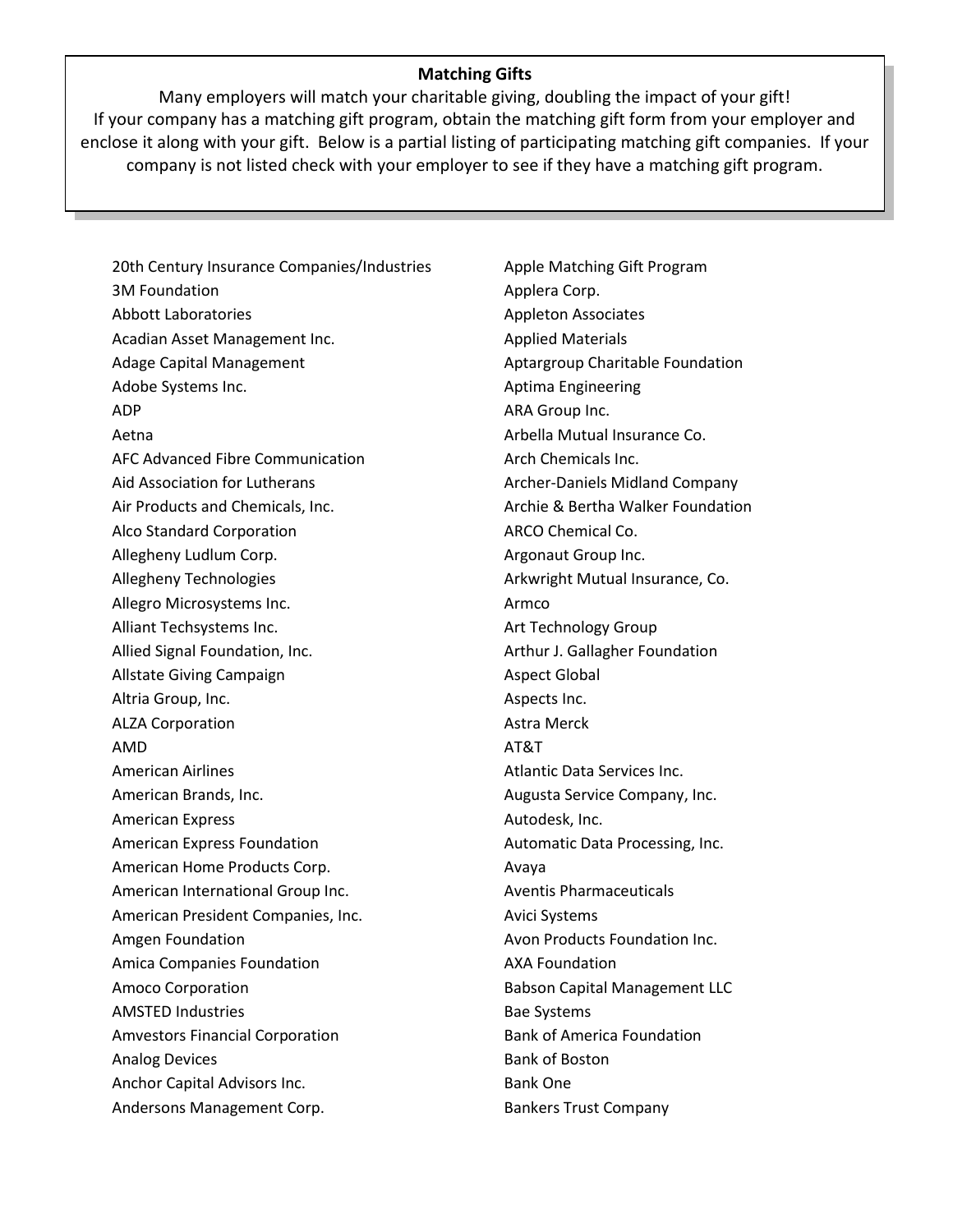Barber-Colman Company Barnes & Roche, Inc. Barnett Bank, Inc. Batus, Inc. Baxter Foundation Bay Networks, Inc. BBFM Creative BCS Financial Corporation Becton Dickinson & Co. Bell South Bellcore Bellemeade Development Corporation Bemis Associates Inc. Berwind Corporation Best Foods BF Goodrich Company Bison Gear and Engineering Corp. Black & Decker BlackRock Blackwell Publishing Blount Foundation, Inc. Blue Bell Foundation BMC Foundation Boeing Co. Borden Inc. Borg-Warner Foundation Boston Consulting Group Boston Financial Data Services Inc. Boston Foundation Boston Software Systems BP America Inc. BP Amoco Foundation Bridgestone/Firestone Bristol Myers Squibb British Telecom Americas Brobeck, Phleger & Harrison Brunswick Corporation BTM Capitol Corp. Budget Car Rental Bundy Corporation Burroughs Wellcome, Co. C.R. Bard Inc.

C.V. Starr Co. Inc. Cadence Design Systems Inc. CalFed Workplace Giving Campaign Calix Networks, Inc. Callaway Bank Calpine Foundation Capital Group Companies Cardinal Health Employees CARE Program Cargill North Carter-Wallace Inc. Casey Cason Group Caterpillar Inc. CBIZ Tofias CBS Corporation Central Realty Centura Batiks, Inc. Certain Teed Foundation Champion International Corporation Charles Schwab Corporation Foundation Charles Stewart Mott Foundation Chase Manhattan Foundation Cheeseborough-Ponds Foundation Chemical Bank Chevron Texaco Chicago Title and Trust Company Chicago Triburne Children's Place Choice Hotels Chrysler Corporation Chubb & Son Chubb Corporation Cibba Corning Diagnostics Corp. CIGNA Corp. Cimmaron Foundation Circuit City Foundation Cisco Systems, Inc. CITGO Petroleum Corporation Citicorp/CITIBank Citigroup Foundation Citizens Charitable Foundation Clariant Corp.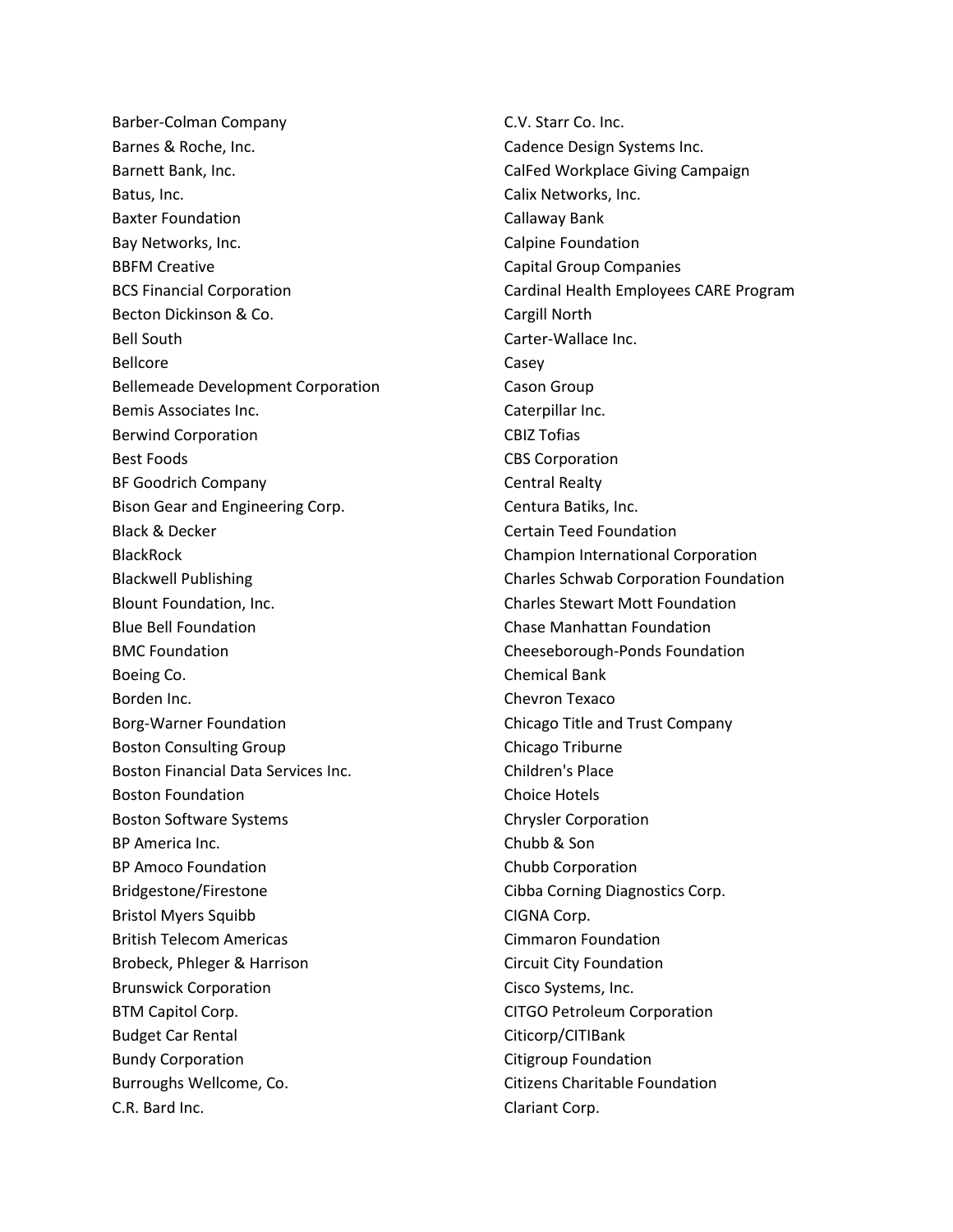Clorox Company Foundation CNA Foundation Coca-Cola Company Colgate-Palmolive Co. Collins Manufacturing Inc. Cologne Life Reinsurance Columbia House Columbus Foundation Columbus Southern Power Communications Satellite Corp. Community Funds, Inc. Compaq Matching Gifts Program Computer Associates International Inc. Connecticut Mutual Life Insurance Co. Conrad N. Hilton Foundation Consolidated Natural Gas Company Consumers Health Care Container Corp. of America Continental Bank Continental Corporation Cooper Industries Corning Inc. Covidien CPC International, Inc. Cray Research Foundation Crestar Financial Corporation CSX Corporation Cummings Foundation Dain Rauscher Dana Corporation Foundation Davidson Companies DEKALB Genetics Corporation Del Monte Foods Matching Gifts Program Dell Deluxe Corp. Deluxe Corporation Denso Manufacturing of Michigan, Inc. Deutsche Bank Americas Foundation DFS Group Limited Digital Equipment Corporation Dmc West - Inc. Dominion Foundation

Dow Chemical Company DST Systems, Inc. Duke Energy Corp. Dun & Bradstreet Eastern Bank Eastern Enterprises Eastern Mountain Sports Eaton Charitable Fund Eaton Vance Management Eckerd Corporation Foundation Edison International EDSA, Inc. Edwards Angell Palmer & Dodge LLP Electrolux Home Products ELF Atochem North America, Inc. Eli Lilly & Co. Elsevier Foundation Emerson Electri Company Ensign-Bickford Foundation Entegris Entergy Corp. Equifax Inc. Equistar Chemicals Equitable Foundation Equitable Life Assurance Society Equitable Real Estate Equiva Services Ericsson Inc. Ernst & Whinney Essex Group Experian ExxonMobil Foundation Factory Mutual Engineering Fair Isaac Fannie Mae Foundation Federated Department Stores, Inc. Fiduciary Trust Co. Fiduciary Trust Company (Boston) Fireman's Fund Insurance Company Firestone Tire & Rubber Co. First Data Corp. First Data Corporation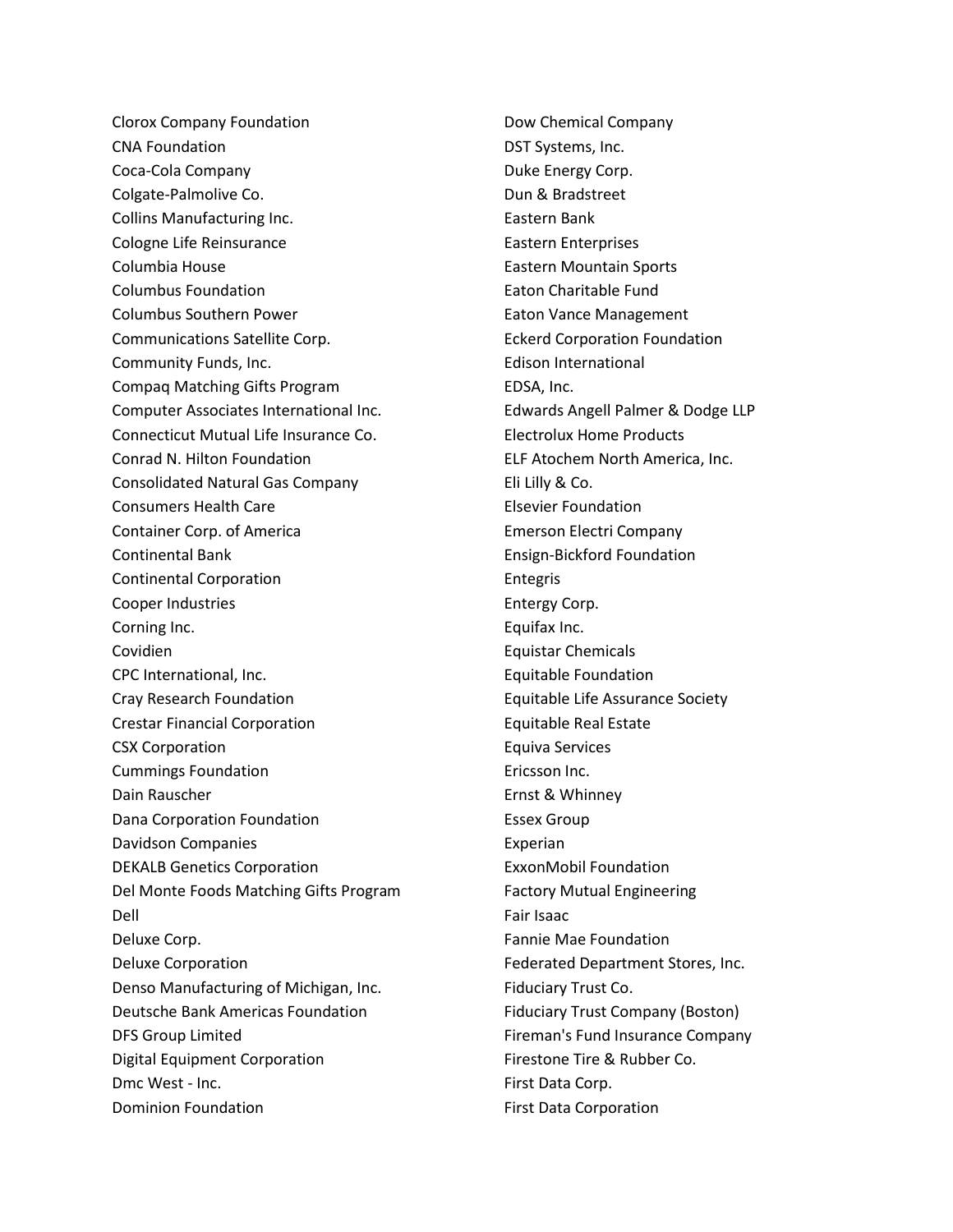First Interstate Bank First State Bank Fluor Corporation FM Global Foundation Follett Corp. Ford Motor Company. Forest Pharmaceutical Inc. Fort James Foundation Freddie Mac Foundation Frederic W Cook & Company, Inc. Freeport-McMoran, Inc. Frey Foundation Gallo Foundation Gannett Foundation, Inc. GAP Foundation Gap Foundation Gift Match Program Gartner Group Charitable Fund Gateway 2000 Foundation GATX Corporation Gemini Computer GenCorp, Inc. Genentech General Electric, Co. General Mills, Inc. General Public utilities Georgia Pacific Gillette Company Matching Gift Program Gilman Paper Company GlaxoSmithKline Globe Foundation GMAC Commercial Mortgage GMAC-RFC Goldman, Sachs & Company Goodrich Corp. Goodyear Tire & Rubber Co. Google Gorton's Seafoods Grantham, Mayo, Van Otterloo & Co. LLC Great West Casualty Company Green Tree Financial Foundation GreenPoint Bank GTE Corporation

Guaranty National H & R Block, Inc. H. & M. Towsley Foundation H. J. Heinz Company Hachette Book Group **Harcourt** Hatfield Quality Meats, Inc. HB Fuller Foundation HCA Foundation Helene Curtis Henry Hornblower Fund Heublein Foundation, Inc. Hewitt Associates LLC Hewlett-Packard Co. Highland Capital Partners Home Depot Home Life Insurance Company Honeywell Foundation Honeywell International Hormel Food Corporation Houghton Mifflin Corp. Household International **HSBC** IAMS Company IBM Corp. IDS Financial Services Inc. Illinois Tool Works Illinois Tool Works Foundation Industrial Risk Insurers ING Foundation Insurance Services Office, Inc. Integrated Systems Consulting Group, Inc. Intel INTEL Foundation Interlake Corporation International Data Group Inter-Regional Financial Group, Inc. Intuit Inc. ITG Inc. ITT Industries, Inc. J.C. Bradford and Company J.C. Penney Company, Inc.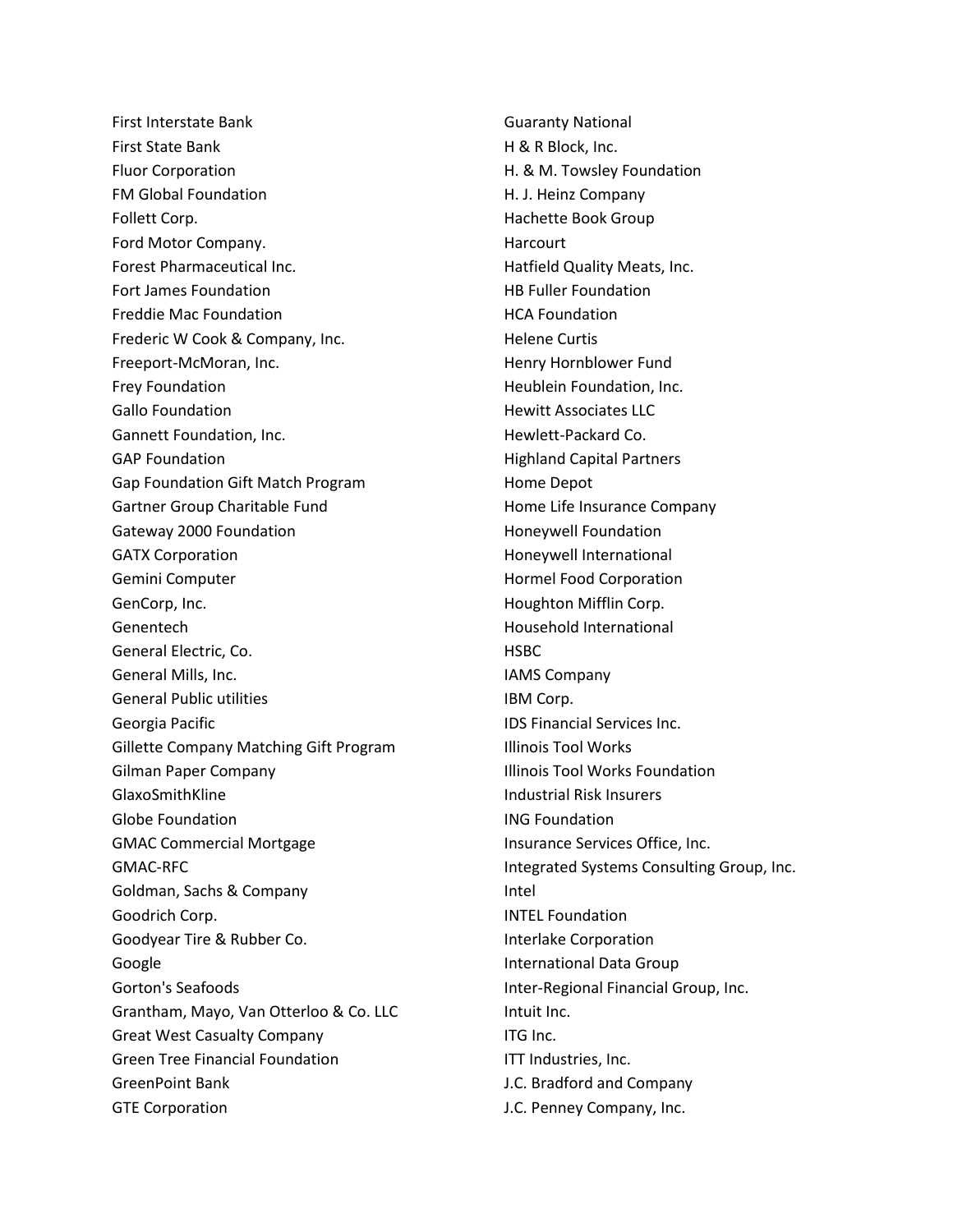J.M. Smucker Company J.P. Morgan Chase Foundation James Irvine Foundation Jeffries & Co., Inc. John D. & Catherine T. MacArthur Foundation John E. Fetzer Institute, Inc. John Hancock Financial Services John Hancock Matching Gifts Program John Hancock Mutual Life Ins. John Hancock Mutual Life Insurance Co. John Labatt Foundation, Inc. John S. & James L. Knight John Wiley & Sons Inc. Johnson & Higgins of Missouri, Inc. Johnson & Higgins of Tennessee, Inc. Johnson & Johnson Corporation Johnson & Johnson Family of Companies Johnson Controls Johnston-Lemon Group Matching Gifts Program Joseph E. Seagram & Sons Jostens Foundation Juniper Networks Karl Storz Endovision Inc. Kawasaki Motors Corp., USA KBACE Technologies Inc. Kellogg Company Kemper Financial Services, Inc. Kemper Insurance Companies Kennametal Kennecott Energy Company Keurig Inc. KeyCorp Kimberly-Clark Foundation Kirkland & Ellis Foundation KLM Promotions K-Mart Corporation Kraft Foods Kraft, Inc. Kresge Foundation Lamson and Sessions Landamerica LandAmerica Financial Group, Inc.

LandAmerica Foundation LaSalle Partners Lehman Brothers Lend Lease Real Estate Investment Leo Burnett Company Lever Brothers Company Levi Strauss Levi Strauss Foundation Social Benefits Program Liberty Mutual Insurance Co. Lilly Endowment, Inc. Lincoln Financial Advisors Lipton, Thomas J Company Little, Brown & Company, Inc. Llubrizol Foundation Lockheed Martin Corporation Loomis-Sayles & Co. LP Lotus Philanthropy Program Lubrizol Foundation Lyondell Petrochemical Co. MacKay and Somps Macy's Department Store MAPCO Maple Hill Foundation Markem Corp. Mass Development Mass Mutual Mass Port Authority Massachusetts Financial Services Co. May Department Stores May Foundation Mayer, Brown, Rowe and Maw LLP MBIA Insurance Corporation MBNA McAfee McCormick Company, Inc. McDonald's Corp. McDonald's Corporation McDonnell Douglas McGraw Hill Inc. McKesson Foundation McKinsey & Co. Medco Health Employee Giving Campaign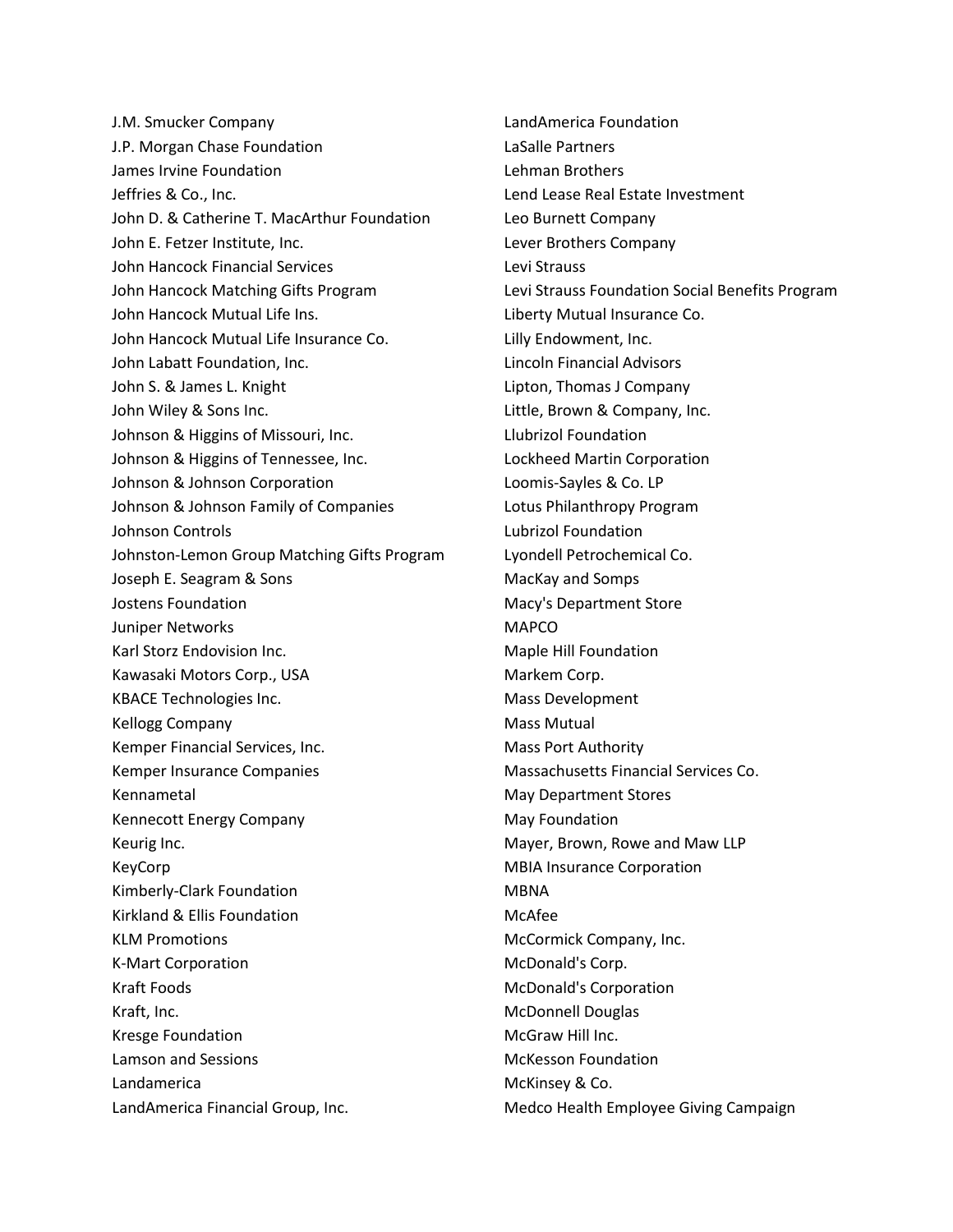Medtronic Foundation Mellon Bank Corporation Mellon Financial Corporation Mercedes-Benz of North America Merck Employee Giving Campaign Meredith Corp. Merit Oil Corporation Merrill Lynch MFS Investment Management Microsoft Corporation Millipore Foundation Miltenyi Biotec, Inc. Minerals Technologies Inc. MMI Companies, Inc. Mobil Foundation/Oil Corporation Moen Inc. Monroe Auto Equipment Company Monsanto Fund Montgomery Ward & Co., Inc. MONY Foundation from Mutual of New York Moody's Corp. Morgan Stanley Foundation Morgan-Worcester Inc. Morrison and Foerster Foundation Morton International, Inc. Motorola Foundation MSNBC Murphy Oil USA, Inc. Mutual Of America Foundation National Bank of Texas National Grid National Instruments Corp. National Service Foundation National Starch and Chemical, Co. Natixis Global Associates NCR Foundation Neiman Marcus Group, Inc. NetScout Systems Inc. New Balance Athletic Shoes New England Business Service, Inc. New England Electric System, Co. New York Life Insurance

Newsweek, Inc. NGM Charitable Foundation Nike Nissan Motor Corp. Nokia, Inc. Nordson Corporation Norfolk Southern Foundation Northern Illinois Gas Northern Trust Company Northwest Building Corporation Norton Company Foundation Novartis Institutes for Biomedical Research Inc. **NStar** Nuveen Investments Office Depot Ohio Insurance Co. Olin Corporation Olympus Group Management Omgeo OppenheimerFunds Inc. Oracle Corporation Outboard Marine Corporation Owens-Illinois Fund of Charities Foundation Pacific Mutual Life Insurance Panduit Sales Corporation Panhandle Eastern Matching Gifts Paramount Communications Foundation Paul Federal Bank Penn Mutual Life Insurance Company Pennzoil Company Pepsico Foundation Pequot Capital Management, Inc. Perin Central Corporation Pfizer Foundation Matching Gifts Program Pharmacia & Upjohn Foundation Phelps Dodge Corporation Philadelphia Cheesesteak Company Inc. Philip Morris Companies, Inc. Phillips Petroleum Co. Pioneer Investments Pitney Bowes Polaroid Foundation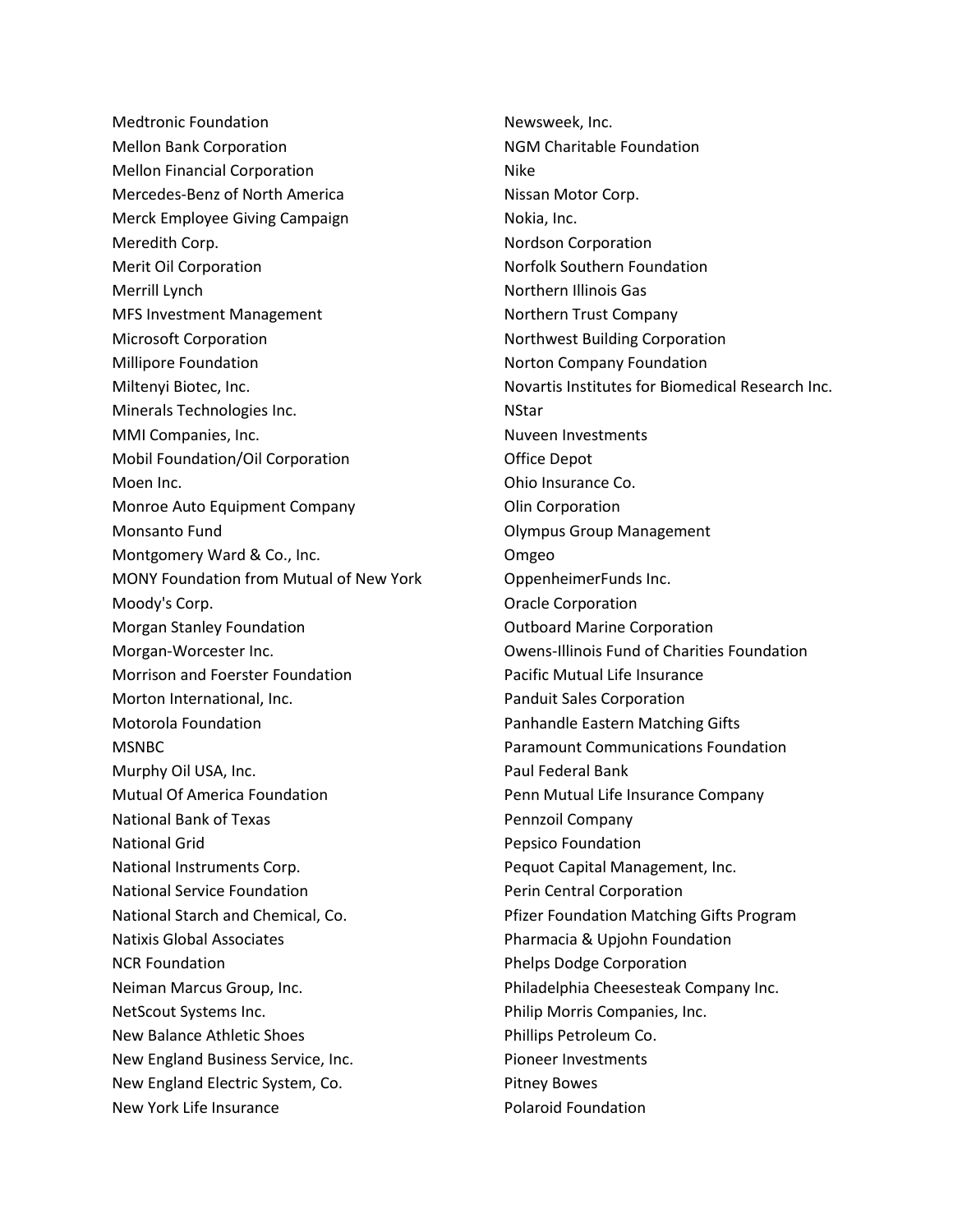PPG Industries, Inc. PQ Corporation PRC Bank Foundation Premark International, Inc. Progressive Employee Charitable Giving Promus hotel Corporation Provident Companies Inc. Provident Life and Accident Prudential Foundation Matching Gifts Program Putnam Investments Quad/Graphics Inc. Quaker Chemical Corporation Quaker Oats Company Qualcomm Incorporated Quantum Corporation Questex Media R. H. Macy & Co, Inc. R.J. Reynolds Tobacco Company R.W. Beck Inc. Radian International LLC Ragan MacKenzie, Inc. Ralston Purina Co. RC Baker Foundation RCA Corporation Reader's Digest Foundation Recreational Equipment Inc. Reed Elsevier Inc. Reliable Life Insurance Company Remmele Engineering Inc. Republic National Bank of New York Research Engineering & Manufacturing Inc. Residential Funding Corporation Rexnord Corporation Reynolds Metal Company RJR Nabisco Foundation Robert Wood Johnson Foundation Rockefeller Financial Services Inc. Rockefeller Group Rockwell International Royal Maccabees Life Insurance Company Russell Corporation Ryco Division, Reilly-Whiteman Inc

Safeco Saint-Gobain Corp. Sallie Mae Fund Sallie Mae Inc. Salomon Foundation Saner Sundstrand Company Santa Fe Pacific Corporation SAP Sara Lee Foundation SBC Telecommunications, Inc. Schiff, Hardin & Waite Foundation Schindler Elevator Corporation Scientific-Atlanta, Inc. Scitor Scott Paper Co. Scripps Howard Foundation Searle Security Life Sedgwick James Inc. Sentinel Financial Group Shawmut National Corporation Shearson Lehman Brothers, Inc. Shell Oil Companies Sherwin-Williams Company Showa Denko Carbon, Inc. Siemens Energy and Automation, Inc. Simplexgrinnell Matching Gift Program Skinner Foundation Smith International, Inc. SmithKline Beecham Sonat Sony Corp. of America Sony Pictures Entertainment & Subsidiaries Southern California Gas Southwestern Bell Corp. Spear, Leeds, & Kellogg Sprague Technologies, Inc. Sprint Foundation Sprint SPX Foundation Square D Foundation St. Paul Companies, Inc. Foundation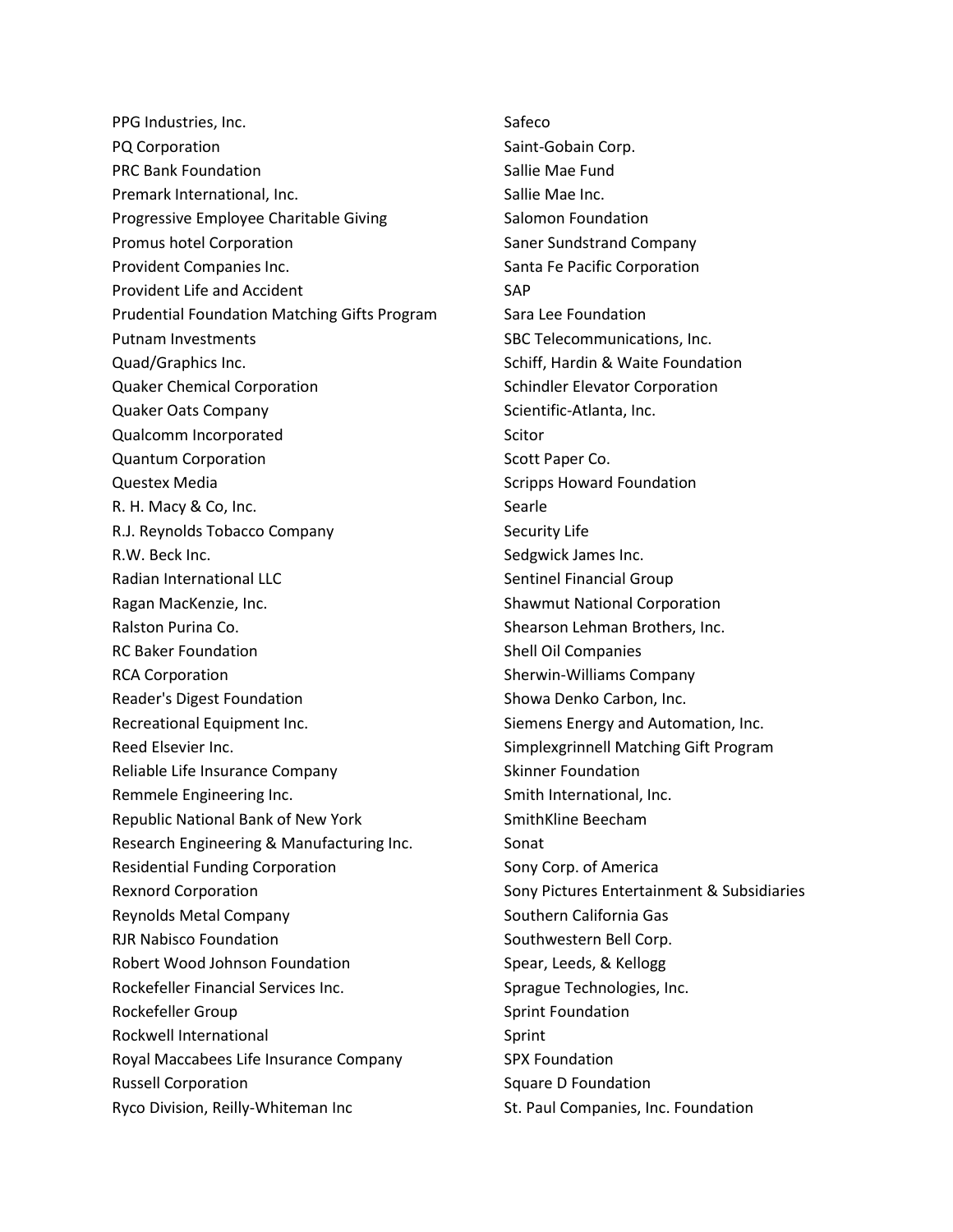Standard Oil Co. Stanley Works State Farm State Street Corp. Steelcase Foundation Sterling Winthrop, Inc. Storage Tek Strawbridge & Clothier Stream Corporation STREM Chemicals Stride Rite Corp. Student Loan Funding Resources Subaru of America Sun Life Financial Sun Life of Canada Sun Microsystems Foundation, Inc. Sun Trust Bank Sundstrand Corporation Foundation SunLife Assurance Dompany of Canada Swiss American Securities, Inc. T.Rowe Price Assoc. Foundation, Inc. Takeda Pharmaceuticals North America Inc. Tandy Corporation TCF Financial Corporation Tektronix Foundation Tektronix, Inc. Teledyne Inc. Teleflex Foundation Temple-Inland Tenet Health Care Foundation Tenet healthcare Foundation **Tennant** Tenneco, Inc. Texas Gas Transmission Texas Instruments Textron, Inc. THAT Corp. The Air Products Foundation The Baupost Group LLC The Coca-Cola Co. The Driscoll Agency The Gillette Co.

The Home Depot The Journal of Bone & Joint Surgery The May Department Stores Co. The McGraw-Hill Companies The Merck Co. The Millipore Foundation The New York Times The Norfolk & Dedham Group The Plymouth Rock Assurance Corp. The Prospect Hill Foundation Inc. The Prudential The Reebok Foundation The Rockefeller Brothers Fund, Inc. The Spectra Energy Foundation The Spencer Foundation The St. Paul Companies Inc. The Stanley Works The Toro Company The Wachovia Foundation Thermo Fisher Scientific Thompson Financial Thomson Financial Services Thrivent Financial for Lutherans Tiffany & Co. Timberland Company Time Inc. Time Warner, Inc. Times Mirror Tomkins Corporation Foundation Towers Perrin Toyota Motor Sales, USA Trans Union Transamerica Foundation Travelers Express Company, Inc. Travelers Foundation Tricon Foundations Trilogy Employee Foundation TRW, Inc. Tull Charitable Foundation, Inc. Turbocare Turner Investment Partners, Inc. Turst mark Foundation, Inc.